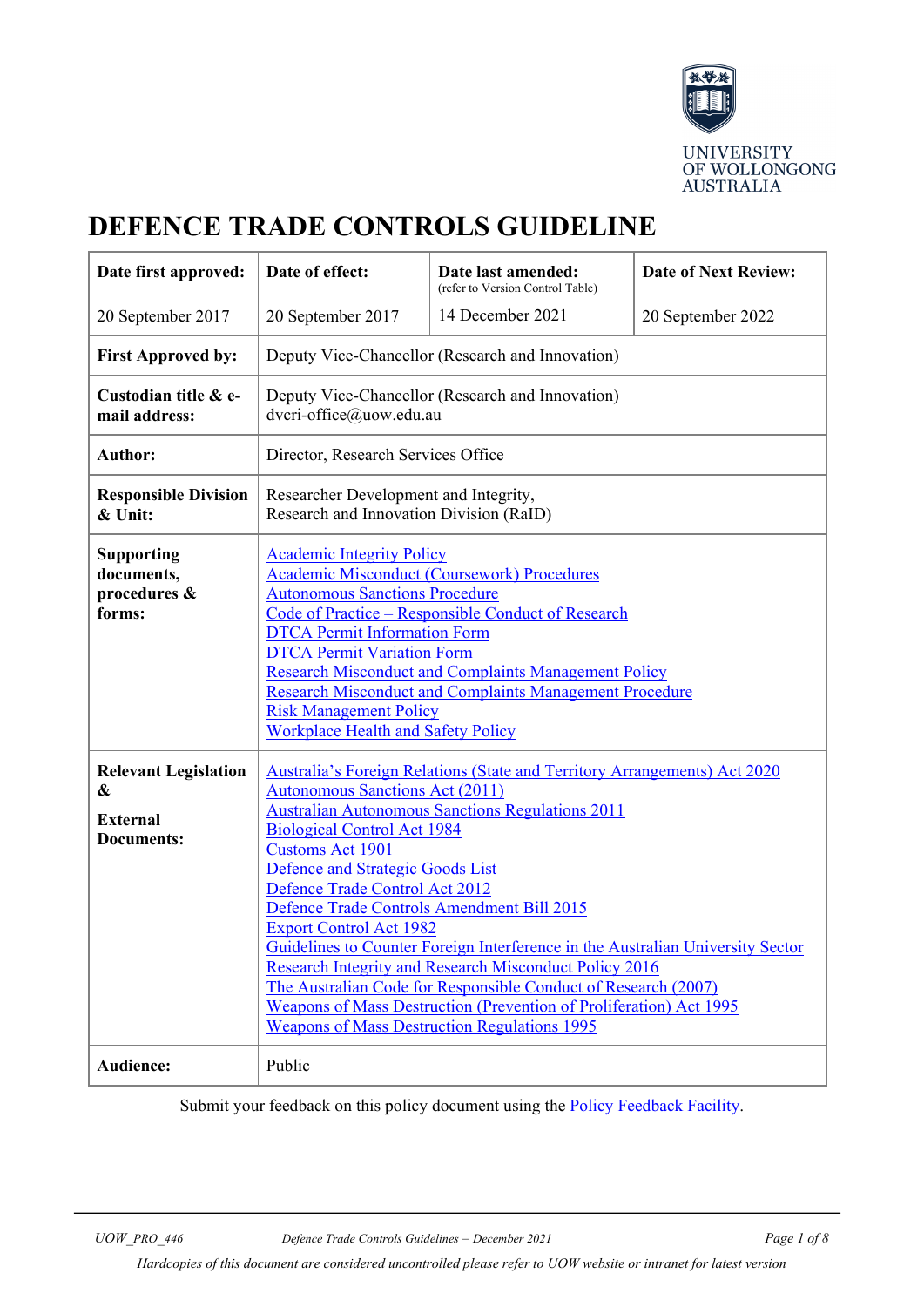

# **Contents**

| 2               |  |
|-----------------|--|
| $\overline{3}$  |  |
| $\overline{4}$  |  |
| 5 <sup>7</sup>  |  |
| 6 <sup>1</sup>  |  |
| $7\overline{ }$ |  |
| 8               |  |
| 9               |  |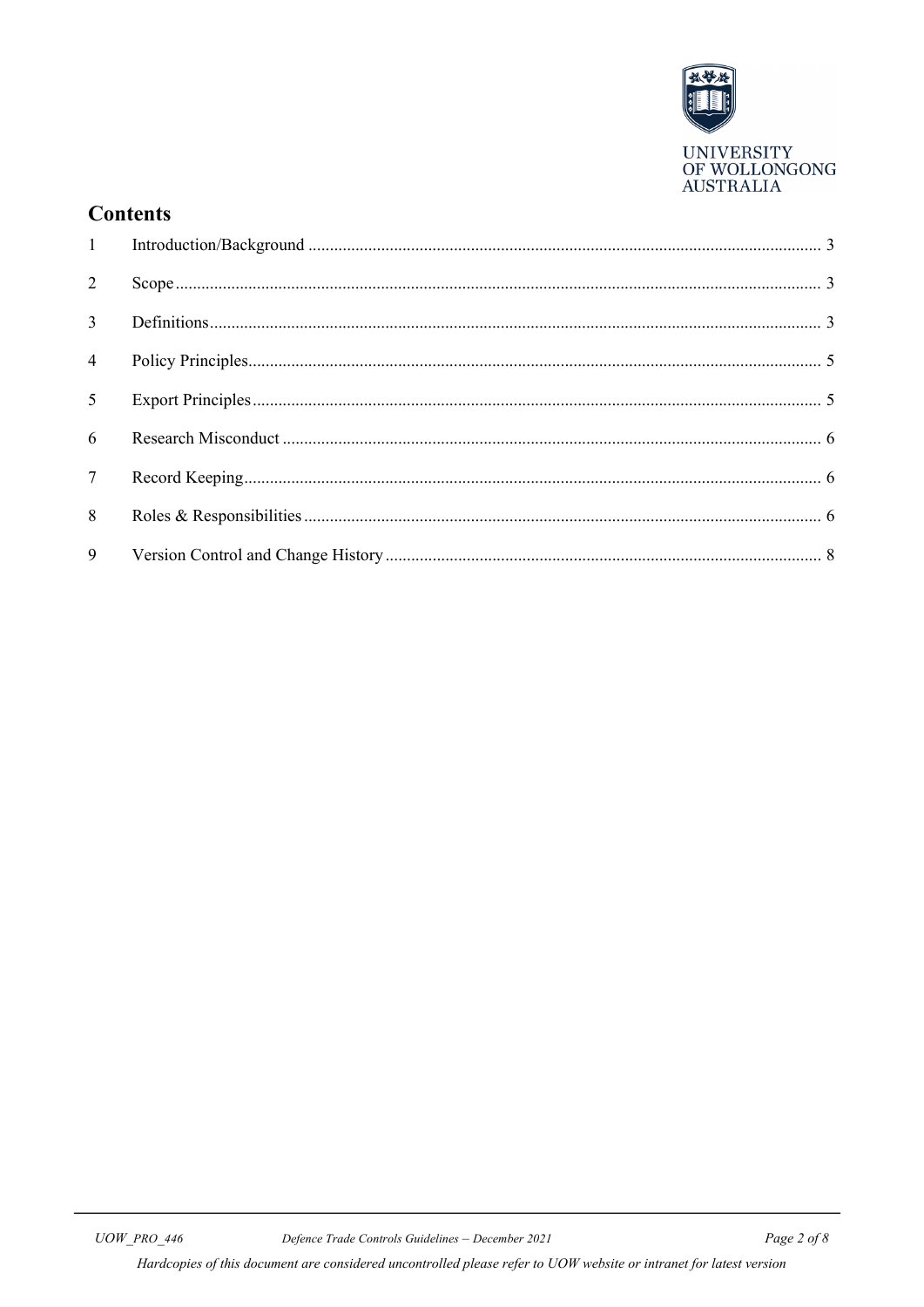

# <span id="page-2-0"></span>**1 Introduction/Background**

- 1. The University of Wollongong (the "University") has an obligation to comply with all Commonwealth Controls on Research including the Customs Act 1901 and Defence Trade Controls Act 2012 ("DTCA") and its 2015 Amendment.
- 2. The DTCA is designed to strengthen Australia's export controls by regulating the supply, publication and brokering of goods, software and technology as listed on the Defence and Strategic Goods List ("DSGL") and encourage the export of defence and dual-use goods in a manner that is consistent with Australia's broad national interests, international obligations and commitments.
- 3. The purpose of this Guideline is to:
	- 3.1. Outline the principles and procedures that support the University's commitment to comply with the requirements of the DTCA; and
	- 3.2. Detail the responsibilities of University Staff, Students and Researchers to comply with the provisions of the DTCA.

#### <span id="page-2-1"></span>**2 Scope**

- 1. This Guideline applies to all University Researchers.
- 2. The penalty provisions in the DTCA apply to individuals and body corporates meaning Researchers, as individuals, could be prosecuted under the DTCA if they do not comply with the stipulated provisions.

| <b>Word/Term</b>       | Definition (with examples if required)                                                                                                                                                                                                                                                                                                                                    |  |
|------------------------|---------------------------------------------------------------------------------------------------------------------------------------------------------------------------------------------------------------------------------------------------------------------------------------------------------------------------------------------------------------------------|--|
| <b>Brokering</b>       | Acting as an agent or an intermediary in arranging the supply of DSGL-listed<br>items between two places located outside of Australia.                                                                                                                                                                                                                                    |  |
| <b>DECO</b>            | Defence Export Control Office.                                                                                                                                                                                                                                                                                                                                            |  |
| <b>DSGL</b>            | Defence and Strategic Goods List that specifies the goods, software or technology<br>that is subject to regulation when exported, supplied, brokered or published.                                                                                                                                                                                                        |  |
| <b>DTCA</b>            | Defence Trade Controls Act.                                                                                                                                                                                                                                                                                                                                               |  |
| Export                 | The transfer of DSGL listed items overseas in physical form eg. ship, aircraft,<br>courier, post or as checked-in or hand held luggage. This includes items such as<br>diagrams, notes sent by CD, DVD, USB, computer hard drive or paper.                                                                                                                                |  |
| Foreign<br>Arrangement | A foreign arrangement is a written agreement, contract, understanding or<br>undertaking between an Australian State/Territory Entity (including the<br>University) and a foreign entity (foreign governments and agencies, including<br>certain universities), whether or not there are any other parties to the arrangement<br>and whether it is legally binding or not. |  |

# <span id="page-2-2"></span>**3 Definitions**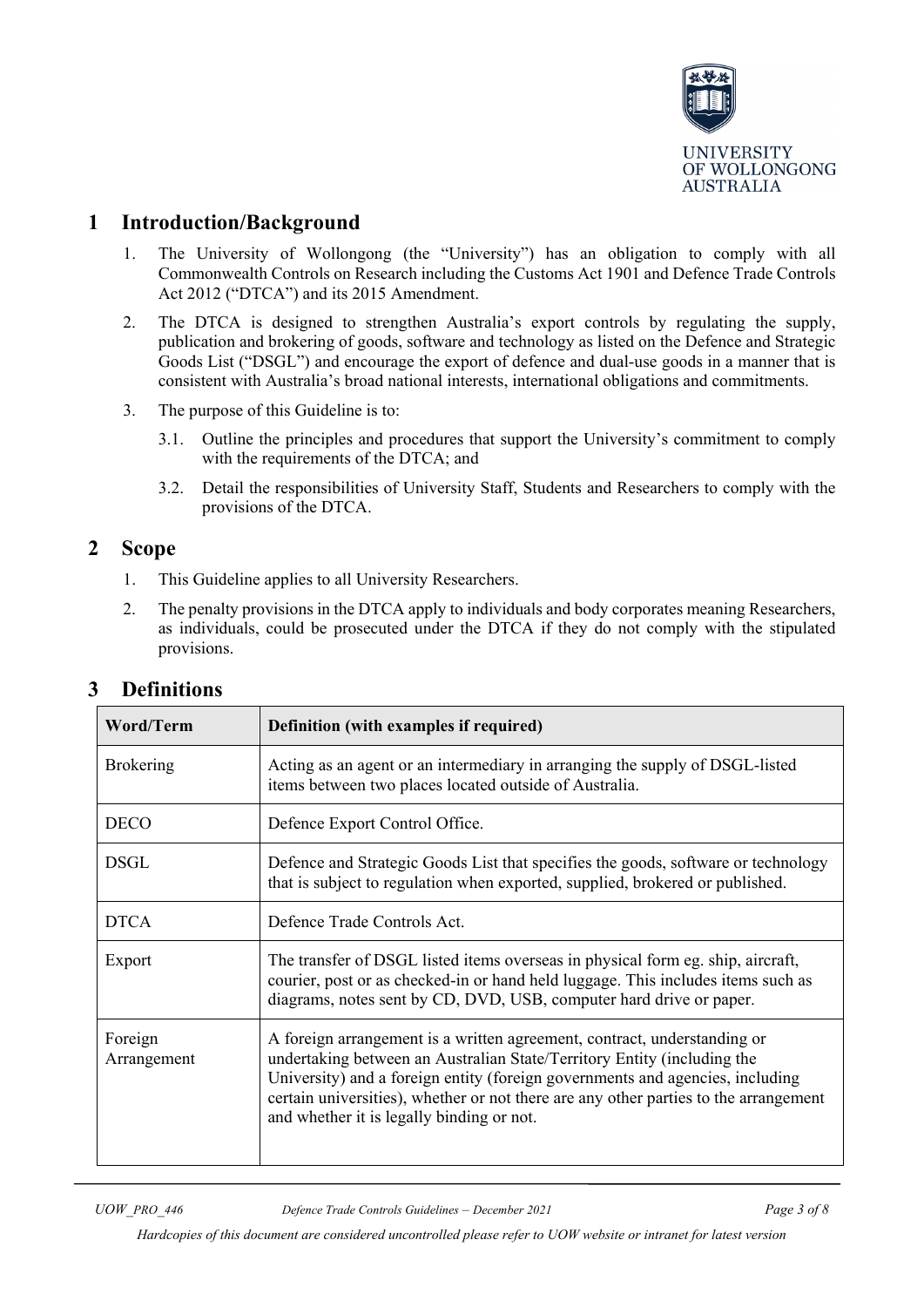

| Foreign Interference | As described in the Guidelines to Counter Foreign Interference in the Australian<br>University Sector, foreign interference occurs when activities are carried out by, or<br>on behalf of a foreign actor which are coercive, covert, deceptive or corrupting and<br>are contrary to Australia's sovereignty, values and national interests.                                                                                                                                                   |  |
|----------------------|------------------------------------------------------------------------------------------------------------------------------------------------------------------------------------------------------------------------------------------------------------------------------------------------------------------------------------------------------------------------------------------------------------------------------------------------------------------------------------------------|--|
| Intangible Means     | Means of transfer such as email, phone, video conferencing, electronic files or<br>presentations.                                                                                                                                                                                                                                                                                                                                                                                              |  |
| Person               | An individual or an organisation [Section 2C Acts Interpretation Act 1901<br>$(Cwlth)$ ].                                                                                                                                                                                                                                                                                                                                                                                                      |  |
| Publication          | The placement of DSGL Technology in the public domain, eg. a journal, website<br>or webcast and there are no access restrictions.                                                                                                                                                                                                                                                                                                                                                              |  |
| Research             | The creation of new knowledge and/or the use of existing knowledge in a new and<br>creative way so as to generate new concepts, methodologies, inventions and<br>understandings. This could include synthesis and analysis of previous research to<br>the extent that it is new and creative.                                                                                                                                                                                                  |  |
| Researcher           | Staff members, occupational trainees, visiting student, visiting fellow, volunteer,<br>industry fellow, honorary and adjunct title holders, Emeritus Professors,<br>professional staff and all students registered for any course at the University who<br>conduct research at or on behalf of the University.                                                                                                                                                                                 |  |
| <b>RIO</b>           | Research Integrity Officer.                                                                                                                                                                                                                                                                                                                                                                                                                                                                    |  |
| <b>Staff Member</b>  | All persons appointed as an academic or professional staff member of the<br>University, whether they hold full-time, part-time, casual, contract or conjoint<br>appointments.                                                                                                                                                                                                                                                                                                                  |  |
| Student              | A person registered for a Course at the University.                                                                                                                                                                                                                                                                                                                                                                                                                                            |  |
| Supply               | Sending of DSGL-listed items from a person within Australia to another person<br>outside Australia by intangible means.                                                                                                                                                                                                                                                                                                                                                                        |  |
| Technology           | Specific information necessary for the development, production or use of<br>controlled goods. Technology can take the form of: 'technical data', such as blue-<br>prints, plans, diagrams, models, formulae, tables, designs and specifications,<br>manuals and instructions written or recorded on other media or devices, or<br>'technical assistance', such as instructions, skills, training, working knowledge and<br>consulting services that involve the transfer of technology (DTCA). |  |
| The University       | University of Wollongong.                                                                                                                                                                                                                                                                                                                                                                                                                                                                      |  |
| Visiting Fellow      | Honorary and visiting fellows appointed by UOW to non-salaried, full-time or<br>fractional positions titled "Associate Fellow", "Fellow", "Senior Fellow",<br>"Principal Fellow", "Professorial Fellow", "Visiting Fellow", or "Research<br>Fellow" who are not Visiting Students or Volunteers.                                                                                                                                                                                               |  |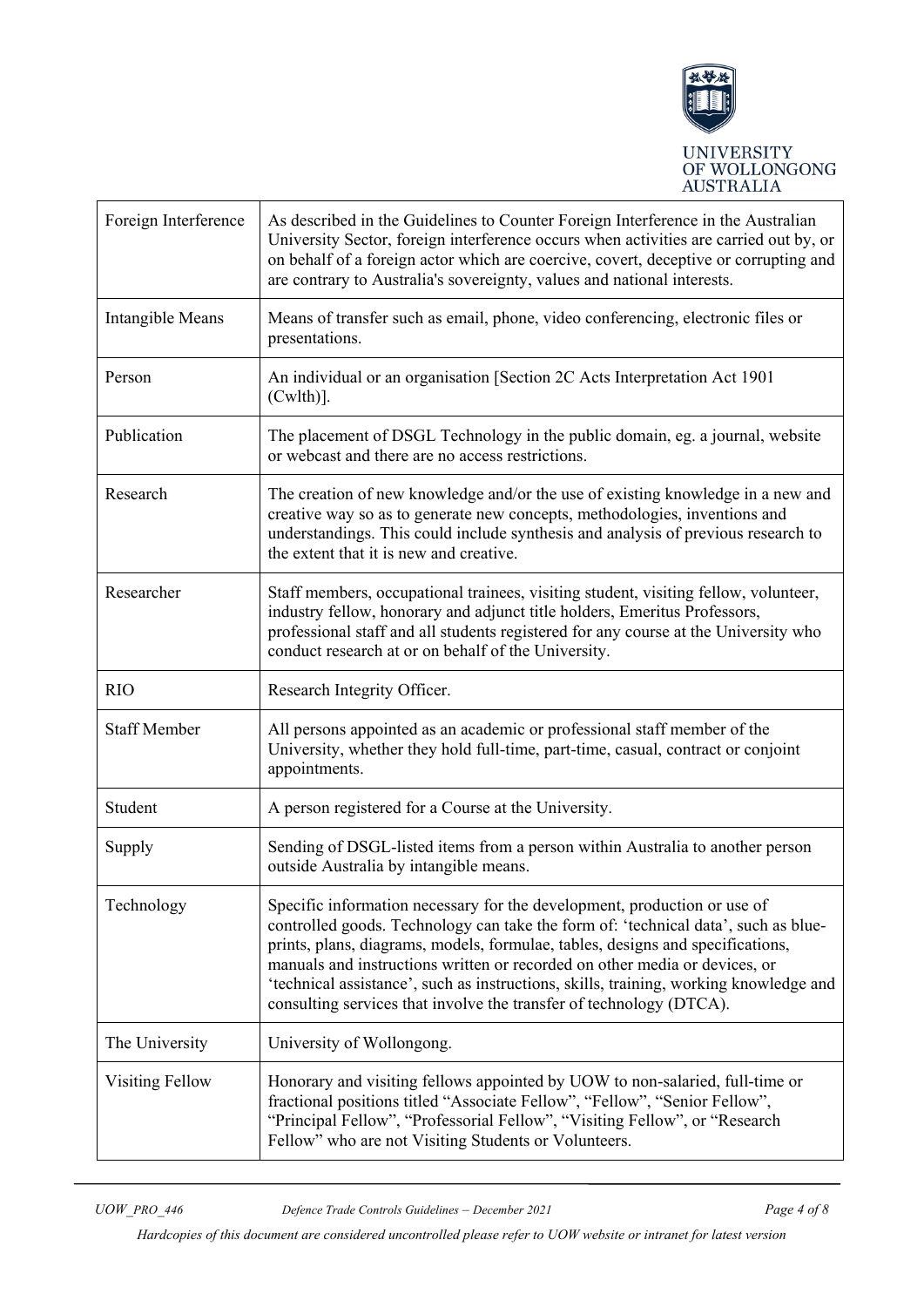

| Visiting Student | A student who undertakes part of their research or training at UOW but who is not<br>registered at UOW.                                                                                                                                                                                                                                                                   |
|------------------|---------------------------------------------------------------------------------------------------------------------------------------------------------------------------------------------------------------------------------------------------------------------------------------------------------------------------------------------------------------------------|
| Volunteer        | A person who is not a Fellow, Visiting Student, Staff Member or Student of UOW<br>but is working on a UOW project in a voluntary capacity. An example of a<br>volunteer is someone who is undertaking unpaid work experience at UOW or is<br>doing an internship at UOW. A collaborating colleague from another University or<br>research institution is not a Volunteer. |

## <span id="page-4-0"></span>**4 Policy Principles**

- 1. Any University research activity that contains DSGL technology may not be able to progress without obtaining a permit from the DECO.
- 2. Researchers are required to contact the University Research Integrity Officer (RIO) to identify if their work requires a permit and to complete the permit application procedure.
- 3. Researchers will be required to complete the University DTCA Permit Information Form and provide this to the RIO so they have the necessary details to lodge a permit application for assessment with the DECO.
- 4. Permits are issued from the DECO and will specify the names of the recipients of the goods or technology ('authorised recipients') and Researchers must ensure that they only supply to those named in the permit. In the event this needs to be amended they will need to submit a DTCA Permit Variation Form to the RIO for processing.
- 5. Permits may include conditions that impose additional requirements and record keeping. Researchers must read and comply with all permit conditions.
- 6. Researchers and any person undertaking research with or on behalf of the University must not supply, publish, export or broker DSGL technology unless they have the appropriate authorisation to do so.

# <span id="page-4-1"></span>**5 Export Principles**

- 1. When considering the export or supply of DSGL technology, the following criteria is to be taken into account in relation to the recipient and/or recipient destination:
	- a. International Obligations: is the country subject to United Nations Security Council Sanctions or a location which my use the export in a manner contrary to Australia's international commitments or obligations?
	- b. Human Rights: is the country likely to commit or facilitate serious human rights abuses?
	- c. Regional Security: is there a threat to international and regional peace and security or might aggravate the situation in a region or used in internal or external conflict or could further militarise the situation in the destination country?
	- d. National Security: does the country compromise Australia's wider security interests or may adversely affect or substantially compromise Australia's military capability?
	- e. Foreign Policy: is the country known for or suspected of developing weapons of mass destruction or might propose a risk to global or regional stability?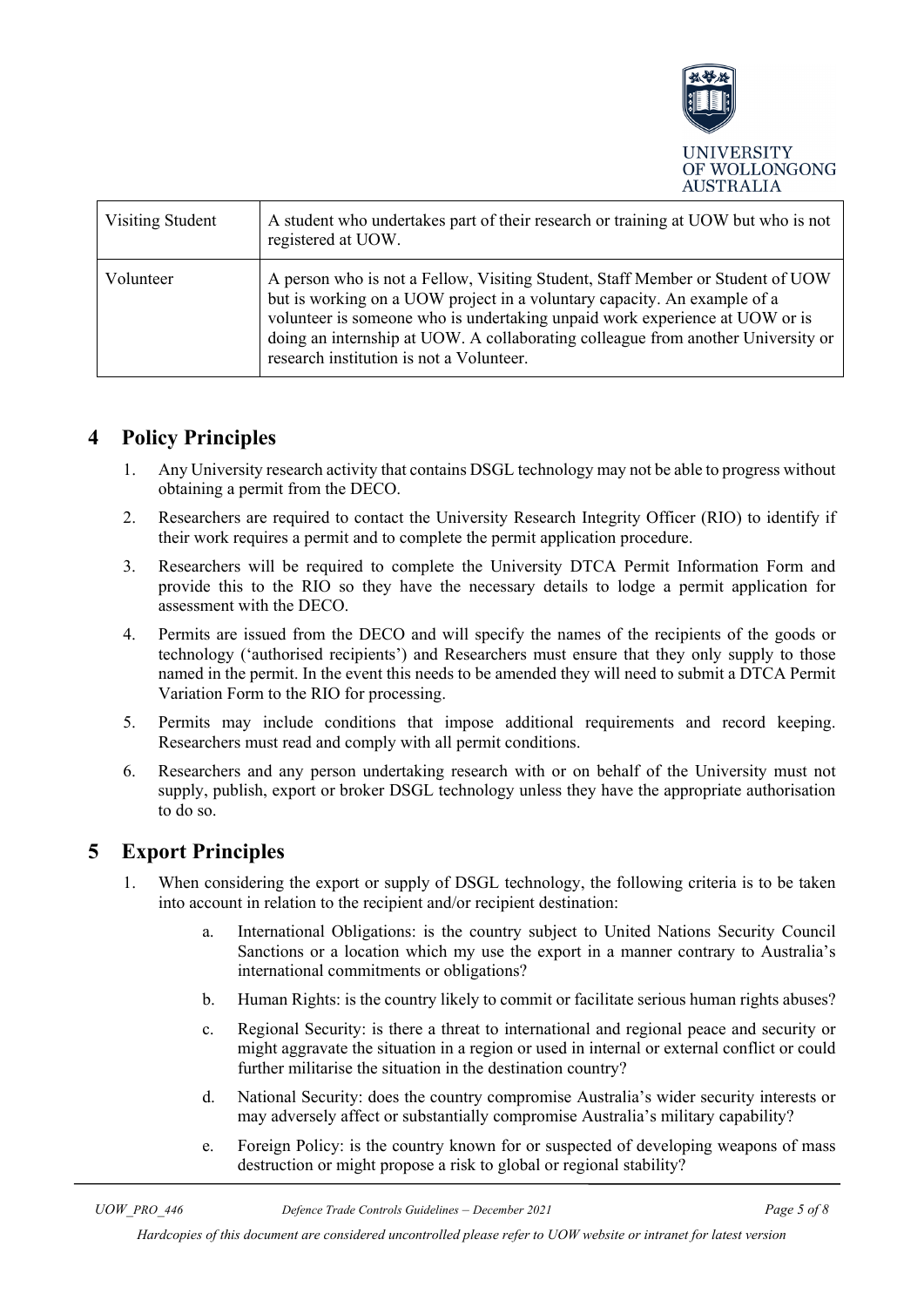

## <span id="page-5-0"></span>**6 Research Misconduct**

- 1. All Researchers are required to immediately report any suspected breaches of the DCTA to the RIO who will investigate the matter and notify the DECO. The RIO will liaise with the DECO to identify the requirements to rectify the breach and regain compliance.
- 2. Breaches of this policy by researchers constitute non-compliance with the University's Code of Practice – Research and will be dealt with in accordance with the University's Research Misconduct and Complaints Management Policy.

## <span id="page-5-1"></span>**7 Record Keeping**

- 1. Researchers must maintain records of any supplies under a permit for a period of five (5)years from the date of project completion, unless otherwise specified on the applicable permit.
- 2. Researchers must record the following information:
	- a. A description of the DSGL technology supplied under the permit;
	- b. The permit number under which the DSGL technology has been supplied;
	- c. The name of any person the DSGL technology was supplied to;
	- d. The date(s) of supply or period(s) of time during which the DSGL technology was supplied; and
	- e. Any additional record keeping requirements that may be detailed in a permit.
- 3. Records relate only to the actual supplies of DSGL technology and not the associated communication which may relate to the supply but does not actually constitute supply itself.

#### <span id="page-5-2"></span>**8 Other Foreign Engagement Obligations**

- 1. Researchers should also consider whether the activity proposed involves a Foreign Arrangement which must be notified to the Minister of Foreign Affairs, in accordance with the Australia's Foreign Relations (State and Territory Arrangements) Act 2020. Such notifications are coordinated by the Global Strategy Division, and are required both at the stage of negotiating a Foreign Arrangement and when finalised.
- 2. Researchers should also give due consideration to the risk of Foreign Interference in relation to the proposed activity, and how any such risks can be managed, in accordance with the University's Risk Management Policy.
- 3. Further information is available on UOW's Foreign Engagements website [\(https://www.uow.edu](https://www.uow.edu.au/about/governance/legislation/foreign-engagements/) [.au/about/governance/legislation/foreign-engagements/\)](https://www.uow.edu.au/about/governance/legislation/foreign-engagements/).

#### **9 Roles & Responsibilities**

- 1. The University has a responsibility to:
	- a. Maintain and promote this policy;
	- b. Provide Researchers with training and awareness of the policy and their responsibilities; and
	- c. Undertake annual monitoring of compliance.
- 2. Researchers (Staff and Students) have a responsibility to: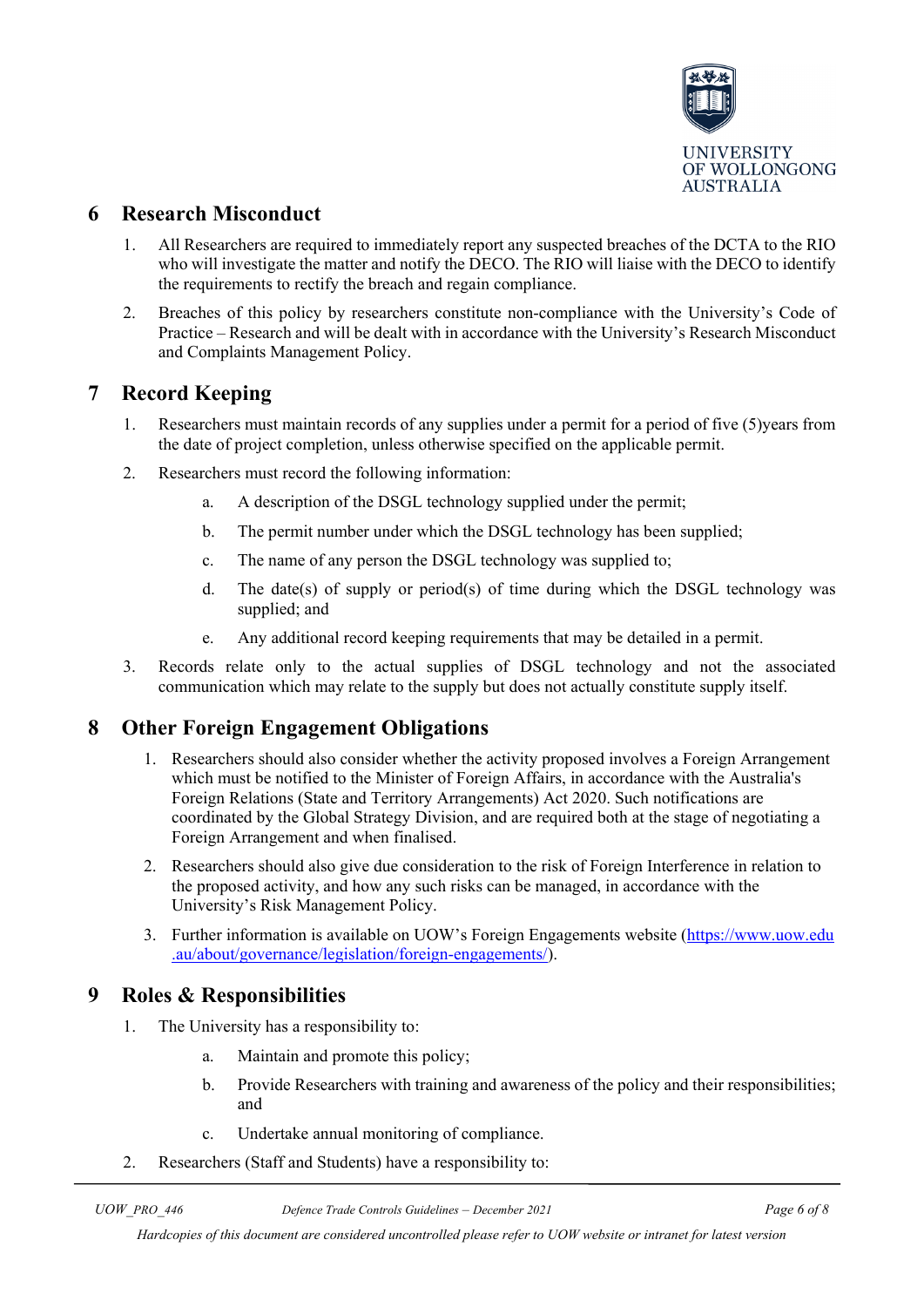

- a. Comply with this policy and all applicable laws and regulations;
- b. Ensure they are compliant with the requirements of the DTCA including obtaining any necessary approvals; and
- c. Understand that compliance is mandatory and an integral aspect of their role. It is not an optional process or the responsibility of any other area of position this is especially important if they are knowingly working with DSGL goods and/or technology.
- 3. The Research Integrity Officer is responsible for:
	- a. Acting as the single point of contact for communications between the DECO and University Researchers;
	- b. The provision of informed advice to Researchers on all policy, legislation and procedural obligations pertaining to this policy;
	- c. The development and provision of training programs to create awareness of the policy, responsibilities and DECO requirements to Researchers;
	- d. Monitoring compliance to DECO permit and legal requirements; and
	- e. Undertaking reporting requirements as required by the University and the DECO.